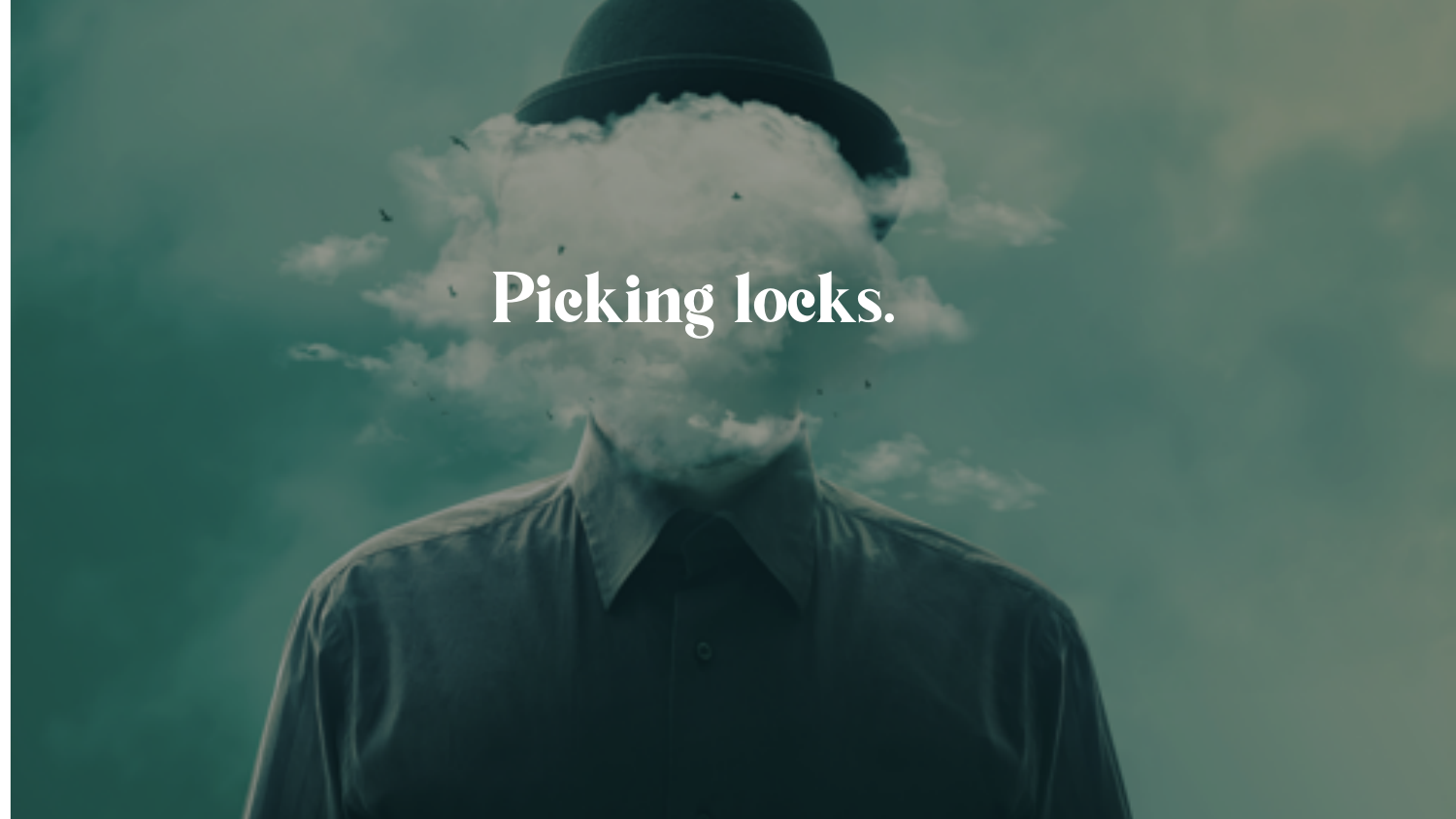### Rembrandts in the attic.

You know there's more you can do for your clients. Your challenge is to to make them recognise it and let you inside. So that you can unlock the value and dormant revenues within. It's not something that can be achieved in the day to day. Especially when your treadmill is spinning full tilt. know this. I've been there. I never mastered it because there were no agents to call on back then.

It's different now.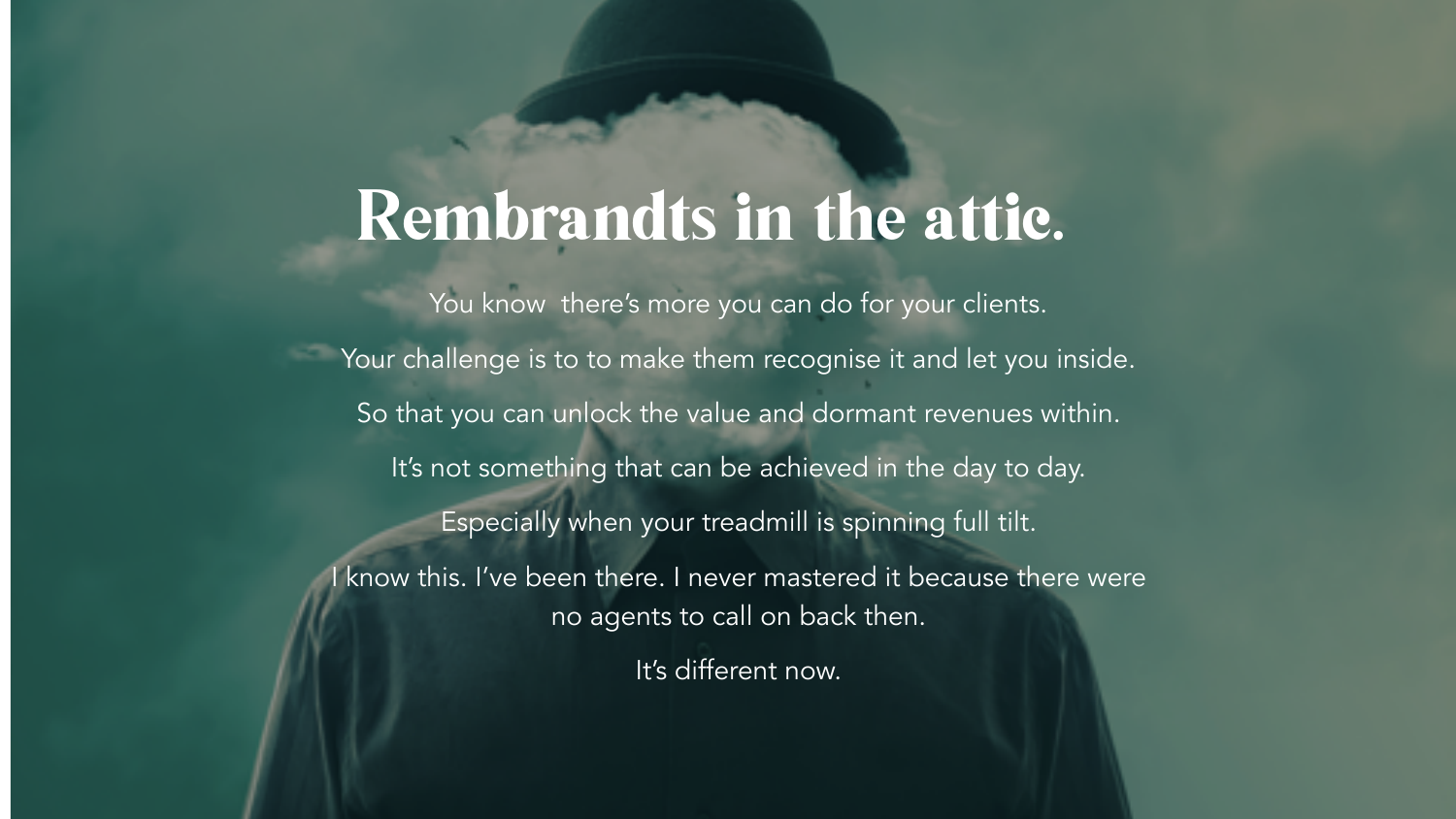Need them to understand you better? Need to read their code? Need to go deeper with your clients? Need to be more on their radar? Need to be more valued?

Need to turn "would like to" into fuck yes?

### **Press Possible.**